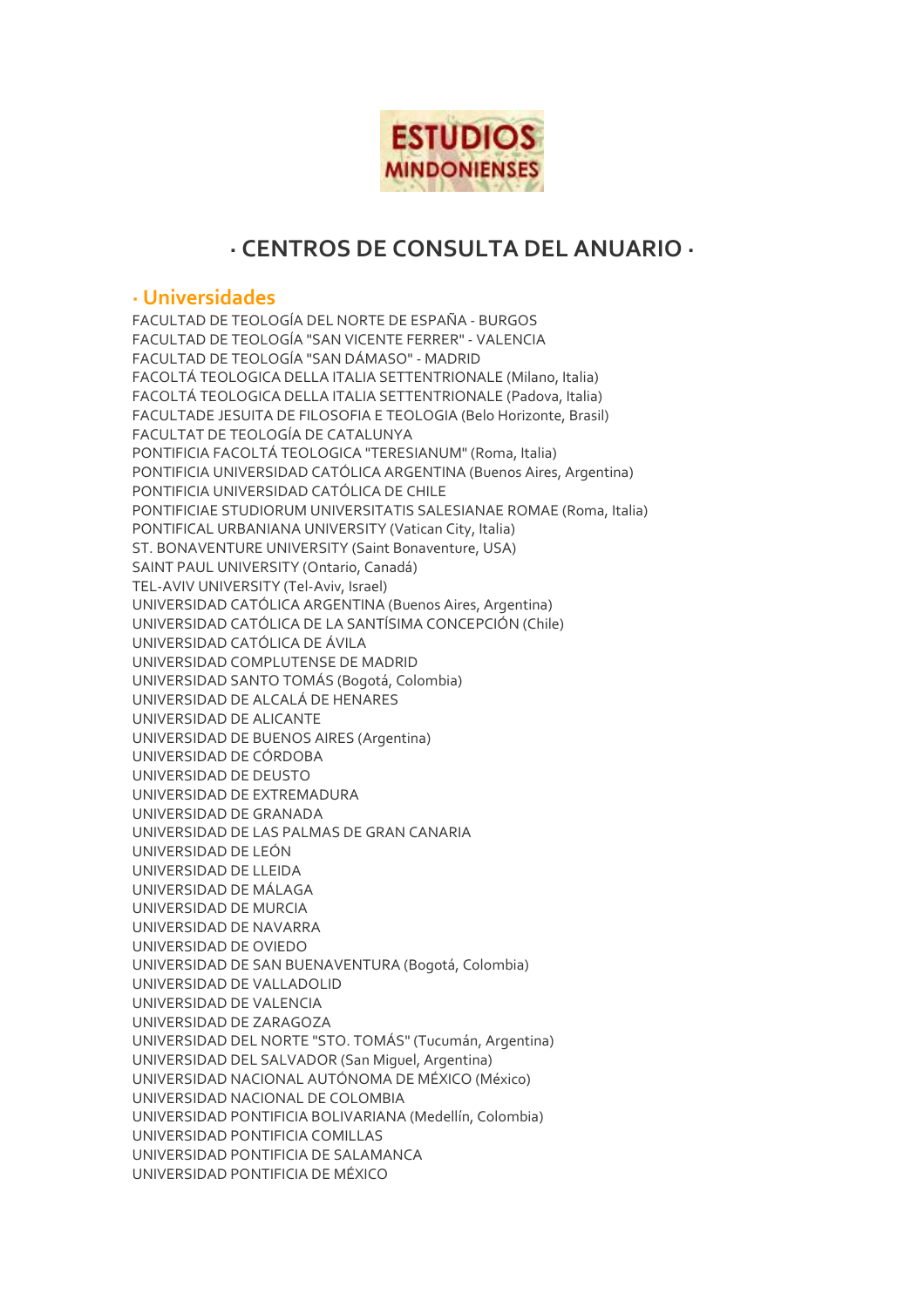UNIVERSIDADE CATÓLICA PORTUGUESA (Viseu, Portugal) UNIVERSIDADE CATÓLICA PORTUGUESA (Braga, Portugal) UNIVERSIDADE DA CORUÑA UNIVERSIDADE DE COIMBRA (Portugal) UNIVERSIDADE DE PORTO (Portugal) UNIVERSIDADE DE SANTIAGO DE COMPOSTELA UNIVERSIDADE DE VIGO UNIVERSITÁ CATTOLICA DEL SACRO CUORE (Milano, Italia) UNIVERSITÁ DI LECCE (Italia) UNIVERSITÁ GREGORIANA DI ROMA (Italia) UNIVERSITAT DE BARCELONA UNIVERSITAT ZU KOLN (Koln, Alemania)

### **· Academias, sociedades y ateneos**

ACADEMIA BURGUENSE DE HISTORIA Y BELLAS ARTES ACADEMIA PONTIFICIA AURIENSE-MINDONIENSE DE SAN ROSENDO ATENEO FERROLÁN REAL ACADEMIA DA LINGUA REAL ACADEMIA DE CULTURA VALENCIANA REAL ACADEMIA DE HISTORIA REAL ACADEMIA GALLEGA DE BELLAS ARTES NTRA. SRA. DEL ROSARIO REAL INSTITUTO DE ESTUDIOS ASTURIANOS REAL SOCIEDAD BASCONGADA DE AMIGOS DEL PAÍS REIAL SOCIETAT ARQUEOLOGICA TARRACONENSE SOCIEDAD CASTELLONENSE DE CULTURA SOCIEDAD CULTURAL COLUMBA SOCIEDAD DE CULTURA VALLE-INCLÁN SOCIEDAD MENÉNDEZ PELAYO SOCIETAT ARQUEOLOGICA LUL-LIANA SOCIETÉ DE BOLLANDISTES (Bélgica) SOCIETÉ SUISSE DES SCIENCES HUMAINES (Suiza)

### **· Institutos y centros de estudio**

CENTRO DE ESTUDIOS MELIDENSES CENTRO DE ESTUDIOS MONTAÑESES CENTRO DE ESTUDIOS "PEDRO SUÁREZ" CENTRO DI STUDI GRAFICHE (Bornato, Italia) CENTRO INTERNACIONAL DE INVESTIGACIÓN DE LA LENGUA ESPAÑOLA COMISIÓN REGIONAL DEL PATRIMONIO CULTURAL DE LA IGLESIA EN ARAGÓN INSTITUCIÓN "GRAN DUQUE DE ALBA" DE ÁVILA INSTITUT DE ESTUDIS GIRONINS INSTITUTO DA LINGUA GALEGA (ILGA) INSTITUTO DE ANTROPOLOGÍA DE BARCELONA INSTITUTO DE ESTUDIOS ALTOARAGONESES DE HUESCA INSTITUTO DE ESTUDIOS GALLEGOS "PADRE SARMIENTO" INSTITUTO DE ESTUDIOS RIOJANOS INSTITUTO DE ESTUDIOS VALDEORRESES INSTITUTO GALEGO DA INFORMACIÓN INSTITUTO HISTÓRICO DOMINICANO DE SAN ESTEBAN INSTITUTO SUPERIOR DE FILOSOFÍA DE VALLADOLID INSTITUTO TEOLÓGICO COMPOSTELANO INSTITUTO UNIVERSITARIO DE CC DE LAS RELIGIONES INSTITUTO UNIVERSITARIO ISEDET (Buenos Aires, Argentina)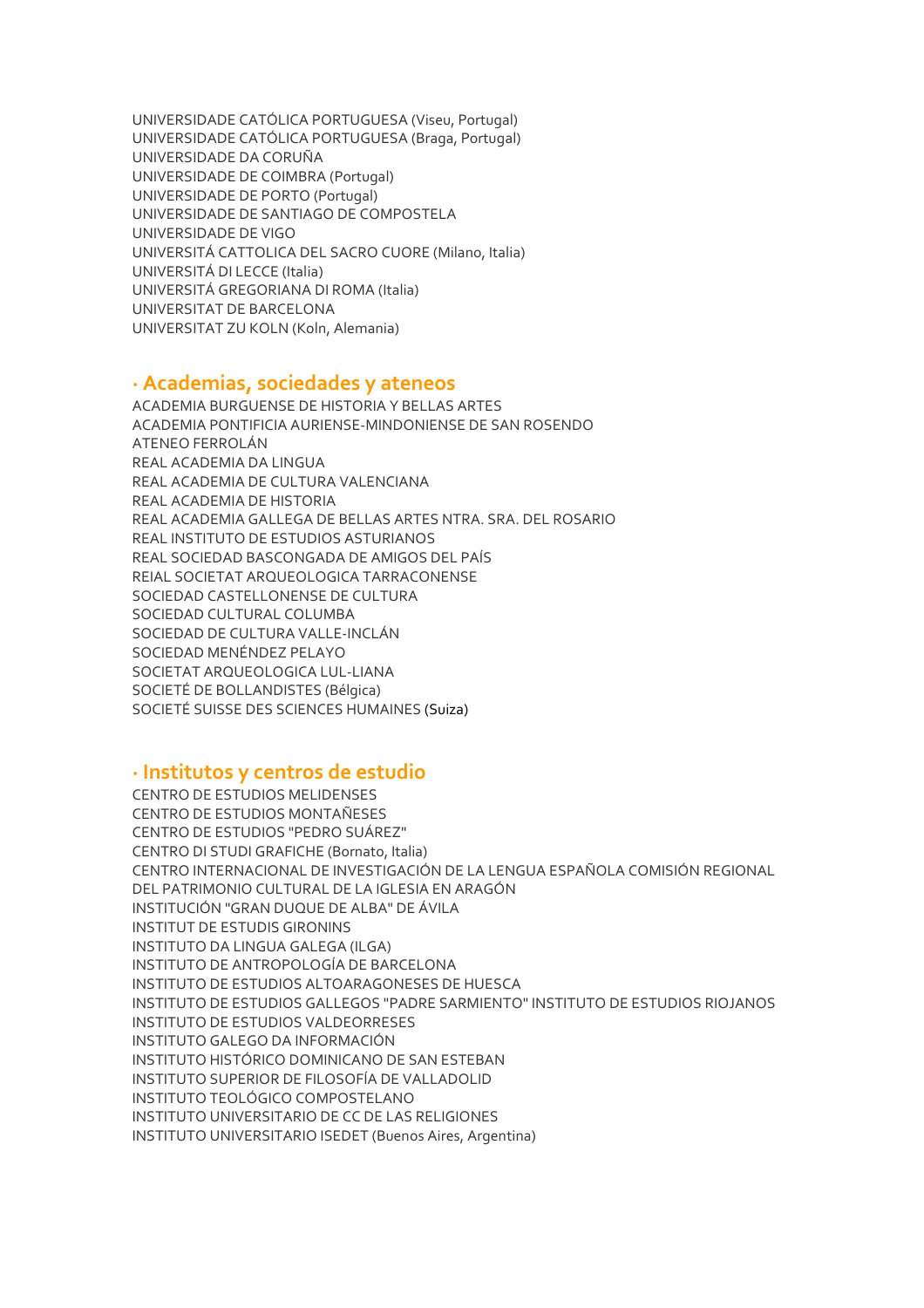### **· Archivos, bibliotecas y museos**

ARCHIVO HISTÓRICO DEL REINO DE GALICIA ARCHIVO MUNICIPAL DEL CONCELLO DA CORUÑA ARCHIVO MUNICIPAL DEL CONCELLO DE FERROL ARCHIVO MUNICIPAL DEL CONCELLO DE NARÓN BIBLIOTECA DE CATALUNYA BIBLIOTECA DEL CENTRO CÍVICO DE CARANZA - FERROL BIBLIOTECA MUNICIPAL DEL AYUNTAMIENTO DE CARMONA BIBLIOTECA MUNICIPAL DEL CONCELLO DE BETANZOS BIBLIOTECA MUNICIPAL DEL CONCELLO DE BURELA BIBLIOTECA MUNICIPAL DEL CONCELLO DE CEDEIRA BIBLIOTECA MUNICIPAL DEL CONCELLO DE FERROL BIBLIOTECA MUNICIPAL DEL CONCELLO DE MONDOÑEDO BIBLIOTECA MUNICIPAL DEL CONCELLO DE NARÓN BIBLIOTECA MUNICIPAL DEL CONCELLO DE NEDA BIBLIOTECA MUNICIPAL DEL CONCELLO DE PONTEDEUME BIBLIOTECA MUNICIPAL DEL CONCELLO DE ORTIGUEIRA BIBLIOTECA MUNICIPAL DEL CONCELLO DE RIBADEO BIBLIOTECA MUNICIPAL DEL CONCELLO DE VILALBA BIBLIOTECA MUNICIPAL DEL CONCELLO DE VIVEIRO CAMBRIDGE UNIVERSITY LIBRARY (Reino Unido) MUSEO DO POBO GALEGO MUSEO ARQUEOLÓXICO PROVINCIAL DE OURENSE MUSEO NACIONAL DE ESCULTURA MUSEO PROVINCIAL DE LUGO MUSEO ARQUEOLÓXICO E HISTÓRICO DA CORUÑA MUSEO NACIONAL D'ART DE CATALUNYA MUSEO MUNICIPAL DE PONTEAREAS MUSEO DAS PEREGRINACIÓNS DE SANTIAGO DE COMPOSTELA MUSEO DE LA DIPUTACIÓN PROVINCIAL DE PONTEVEDRA SERVIZO MUNICIPAL DE BIBLIOTECAS DA CORUÑA

### **· Asociaciones, fundaciones y editoriales**

ASOCIACIÓN CULTURAL DE ESTUDIOS HISTÓRICOS DE GALICIA ASOCIACIÓN DE AMIGOS DEL ROMÁNICO (AdR) ASOCIACIÓN DE ESTUDIOS HISTÓRICOS, LOCAIS E SOCIAIS "HUME" ASOCIACIÓN DE GENEALOGÍA, HERÁLDICA Y NOBILIARIA DE GALICIA ASOCIACIÓN "ENCRUCILLADA" ASOCIACIÓN GALEGA DE HISTORIADORES ASOCIACIÓN "IRIMIA" CENTRO 'RAMÓN PIÑEIRO' PARA A INVESTIGACIÓN EN HUMANIDADES CLUB DE PRENSA DE FERROL EDITORIAL "GALAXIA" FUNDACIÓN BALMESIANA FUNDACIÓN "DIALNET" - UNIVERSIDAD DE LA RIOJA FUNDACIÓN "HOGAR DE SANTA MARGARITA" - A CORUÑA FUNDACIÓN "PEDRO BARRIÉ DE LA MAZA" FUNDACIÓN "RAMÓN PIÑEIRO"

### **· Organismos oficiales**

CONSEJO SUPERIOR DE INVESTIGACIONES CIENTÍFICAS (CSIC) DIPUTACIÓN PROVINCIAL DE LUGO DIPUTACIÓN PROVINCIAL DA CORUÑA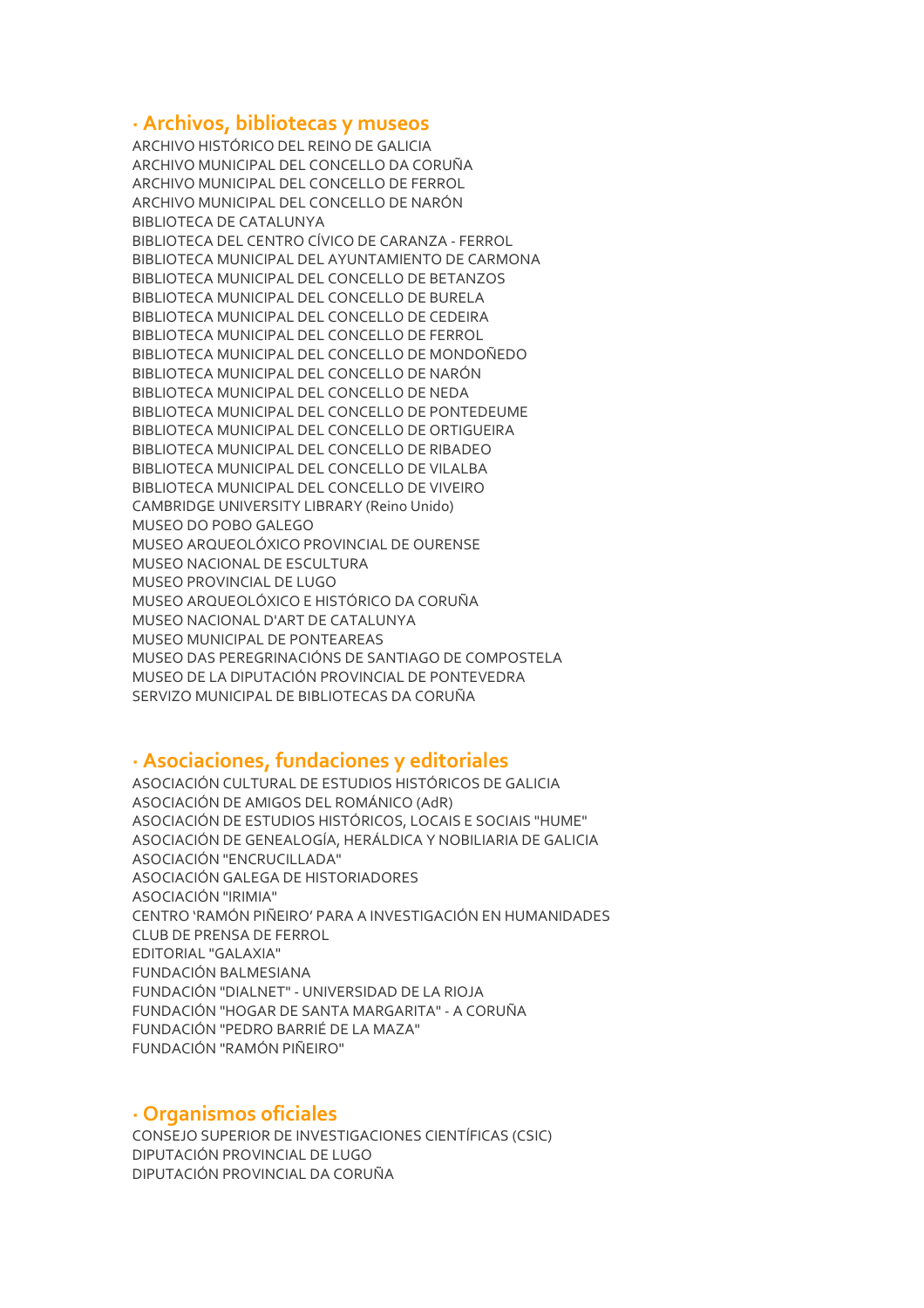DIPUTACIÓN PROVINCIAL DE PONTEVEDRA DIPUTACIÓN PROVINCIAL DE OURENSE DIPUTACIÓN PROVINCIAL DE CASTELLÓN DIPUTACIÓN PROVINCIAL DE SEVILLA DIPUTACIÓN PROVINCIAL DE JAÉN MINISTERIO DE TRABAJO Y ASUNTOS SOCIALES PATRIMONIO NACIONAL DE ESPAÑA

## **· Instituciones eclesiásticas**

#### **ARCHIVO, BIBLIOTECAS Y MUSEOS**

ARCHIVO CATEDRALICIO DE MONDOÑEDO-FERROL ARCHIVO CATEDRALICIO Y DIOCESANO DE OURENSE ARCHIVO GENERALE DEI PADRI SCOLAPI - ROMA ARCHIVO HISTÓRICO DIOCESANO DE JAÉN ARCHIVO HISTÓRICO DIOCESANO DE LUGO ARCHIVO HISTÓRICO DIOCESANO DE MONDOÑEDO-FERROL ARCHIVO HISTÓRICO DIOCESANO DE SANTIAGO DE COMPOSTELA BIBLIOTECA DE LA CONFERENCIA EPISCOPAL ESPAÑOLA BIBLIOTECA DEL SEMINARIO DIOCESANO DE LUGO BIBLIOTECA DEL SEMINARIO DE MONDOÑEDO-FERROL BIBLIOTECA DEL SEMINARIO DIOCESANO DE TUI-VIGO BIBLIOTECA DEL MONASTERIO DE POIO BIBLIOTECA DEL MONASTERIO DE SAMOS BIBLIOTECA DEL MONASTERIO DE OSEIRA MUSEO DIOCESANO "SANTOS SANCRISTÓBAL" DE MONDOÑEDO MUSEO HISTÓRICO Y DIOCESANO DE TUY

#### **ARZOBISPADOS Y OBISPADOS**

ARZOBISPADO DE SANTIAGO DE COMPOSTELA ARZOBISPADO DE MADRID ARCHIDIÓCESIS DE MÉRIDA-BADAJOZ ARZOBISPADO DE SANTIAGO DE CHILE ARZOBISPADO DE BARCELONA DIÓCESIS DE ALMERÍA DIÓCESIS DE ASIDONIA-JEREZ DIÓCESIS DE JAÉN DIÓCESIS DE LEÓN DIÓCESIS DE LUGO DIÓCESIS DE OURENSE DIÓCESIS DE TUI-VIGO DIÓCESIS DE CÓRDOBA DIÓCESIS DE ORIHUELA-ALICANTE

#### **CONGREGACIONES Y ÓRDENES RELIGIOSAS**

ABBAZIA "S. GIUSTINA" (Padova, Italia) ABADÍA CISTERCIENSE DE S. ISIDRO DE DUEÑAS ABADÍA DE MONSERRAT - BARCELONA ABADÍA DE SANTO DOMINGO DE SILOS CALIFORNIA-ARIZONA PROVINCE OF DISCALCED FRIARS (S. Bernardino, USA) CARMELITAS DESCALZOS DE MADRID CARMELITAS DESCALZOS DE ANDALUCÍA CONVENTO DE SANTO DOMINGO PROVINCIA SANCTI LODOVIVI (Colombia) FRAILES DE LA ORDEN DE LA MERCED - MADRID FRATI MENORI CONVENTUALI (Oristano, Italia)